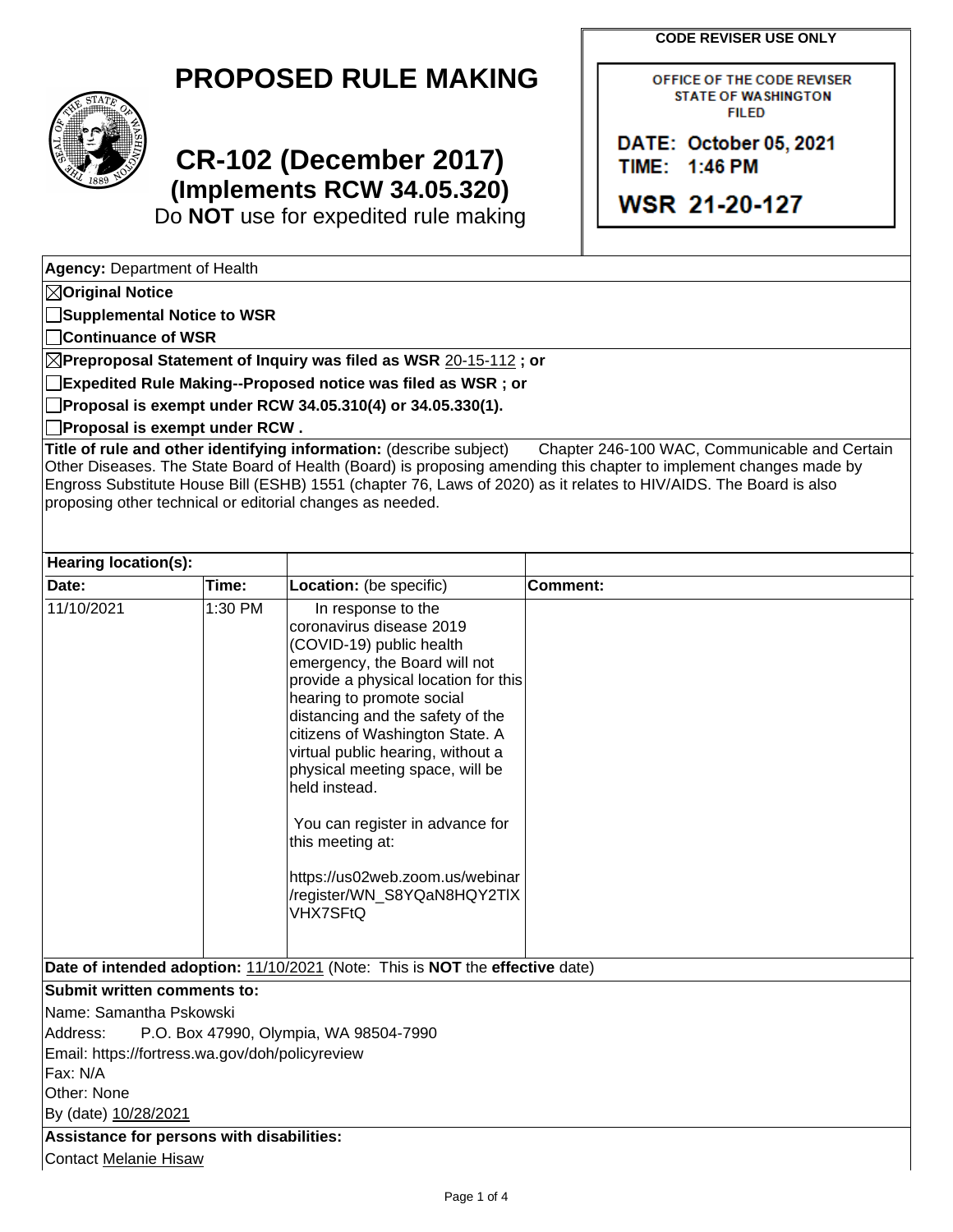Phone: (360) 236-4104 Fax: TTY: 711 Email: CommunicableDisease@sboh.wa.gov Other: By (date) 10/22/2021

**Purpose of the proposal and its anticipated effects, including any changes in existing rules:** The purpose of this rulemaking is to revise chapter 246-100 WAC to assure consistency with the statutory requirements and protect public health and safety. Revisions include, but are not limited to: (1) Establishing reporting requirements and procedures for investigations for sexually transmitted diseases; (2) Specifying behavior that endangers the public health; (3) Defining specimens that can be obtained and tests that can be administered for sexually transmitted diseases, blood-borne pathogens, and other infections; (4) Determining categories of employment that are at risk of substantial exposure to a blood-borne pathogen; and (5) Defining what constitutes an exposure that presents a possible risk of transmission of a blood-borne pathogen. **Reasons supporting proposal:** During the 2020 legislative session, the legislature passed ESHB 1551, modernizing the control of certain communicable diseases. This bill modernized the state's control of communicable disease laws by ending statutory HIV/AIDS exceptionalism, reducing HIV-related stigma, defelonizing HIV exposure, and removing barriers to HIV testing. The bill took effect June 11, 2020.

The Board's CR-101, Preproposal Statement of Inquiry, identified potential revisions to both chapter 246-100 WAC, Communicable and Certain Other Diseases, and chapter 246-101 WAC, Notifiable Conditions. Proposed changes related to ESHB 1551 for chapter 246-101 WAC were adopted under a separate rulemaking process, as revisions to the Notifiable Conditions chapter were already underway at the time of filing the CR-101 to implement ESHB 1551. Amendments to chapter 246-101 WAC were adopted by the Board at its March 2021 public meeting and were limited to minor editorial revisions consistent with the changes in ESHB 1551. These changes can be found in WSR 21-11-040.

| Statutory authority for adoption: RCW 43.20.050, RCW 70.24.130                                                                   |                                             |                                              |                          |  |  |  |  |
|----------------------------------------------------------------------------------------------------------------------------------|---------------------------------------------|----------------------------------------------|--------------------------|--|--|--|--|
| Statute being implemented: ESHB 1551 (Chapter 76, Laws of 2020)                                                                  |                                             |                                              |                          |  |  |  |  |
|                                                                                                                                  |                                             |                                              |                          |  |  |  |  |
| Is rule necessary because of a:                                                                                                  |                                             |                                              |                          |  |  |  |  |
| Federal Law?                                                                                                                     | ⊠ No<br>Yes                                 |                                              |                          |  |  |  |  |
| <b>Federal Court Decision?</b>                                                                                                   | $\boxtimes$ No<br><b>Yes</b>                |                                              |                          |  |  |  |  |
| <b>State Court Decision?</b>                                                                                                     |                                             | $\boxtimes$ No<br>Yes                        |                          |  |  |  |  |
| If yes, CITATION:                                                                                                                |                                             |                                              |                          |  |  |  |  |
| Agency comments or recommendations, if any, as to statutory language, implementation, enforcement, and fiscal<br>matters:<br>N/A |                                             |                                              |                          |  |  |  |  |
|                                                                                                                                  |                                             |                                              |                          |  |  |  |  |
|                                                                                                                                  |                                             |                                              |                          |  |  |  |  |
|                                                                                                                                  |                                             |                                              |                          |  |  |  |  |
|                                                                                                                                  | Name of proponent: (person or organization) | Washington State Board of Health             | Private                  |  |  |  |  |
|                                                                                                                                  |                                             |                                              | <b>Public</b>            |  |  |  |  |
|                                                                                                                                  |                                             |                                              | $\boxtimes$ Governmental |  |  |  |  |
|                                                                                                                                  | Name of agency personnel responsible for:   |                                              |                          |  |  |  |  |
|                                                                                                                                  | Name                                        | <b>Office Location</b>                       | Phone                    |  |  |  |  |
| Drafting:                                                                                                                        | Samantha Pskowski                           | 101 Israel Road SE, Tumwater, WA, 98504-7990 | (360) 789-2358           |  |  |  |  |
| Implementation:                                                                                                                  | Alexandra Monta <sub>A</sub> ±o             | 101 Israel Road SE, Tumwater, WA, 98504-7990 | (360) 236-4205           |  |  |  |  |
| Enforcement:                                                                                                                     | Alexandra Monta A <sup>+</sup> o            | 101 Israel Road SE, Tumwater, WA, 98504-7990 | (360) 236-4205           |  |  |  |  |
| Is a school district fiscal impact statement required under RCW 28A.305.135?<br>$\boxtimes$ No<br>Yes                            |                                             |                                              |                          |  |  |  |  |
| If yes, insert statement here:                                                                                                   |                                             |                                              |                          |  |  |  |  |
|                                                                                                                                  |                                             |                                              |                          |  |  |  |  |
| The public may obtain a copy of the school district fiscal impact statement by contacting:                                       |                                             |                                              |                          |  |  |  |  |
| Name:                                                                                                                            | Address:                                    |                                              |                          |  |  |  |  |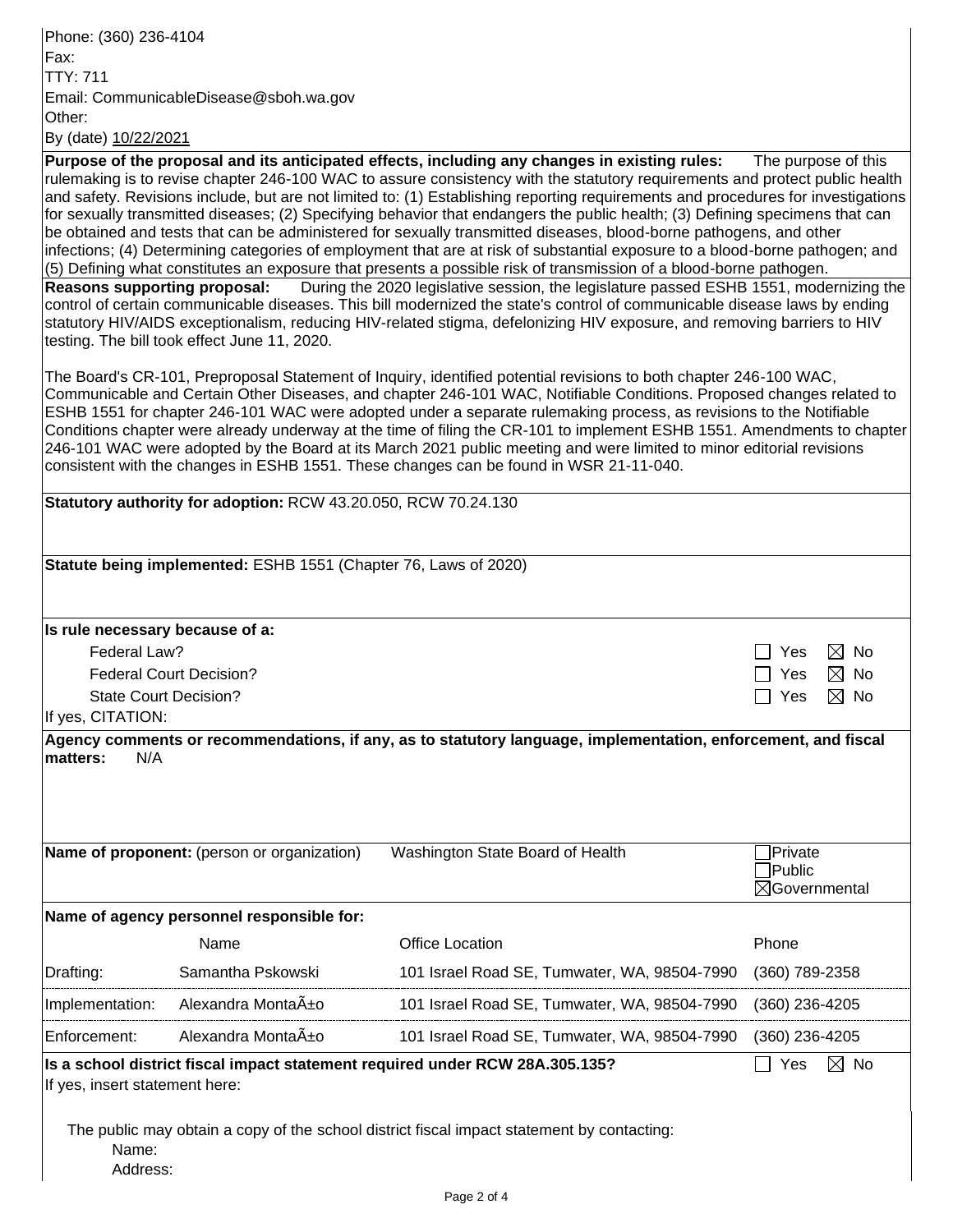| Phone:                                                                               |  |  |  |
|--------------------------------------------------------------------------------------|--|--|--|
| Fax:                                                                                 |  |  |  |
| TTY:                                                                                 |  |  |  |
| Email:                                                                               |  |  |  |
| Other:                                                                               |  |  |  |
| Is a cost-benefit analysis required under RCW 34.05.328?                             |  |  |  |
| Yes: A preliminary cost-benefit analysis may be obtained by contacting:<br>$\bowtie$ |  |  |  |
| Name: Samantha Pskowski                                                              |  |  |  |
| Address: P.O. Box 47990, Olympia, WA, 98504-7990                                     |  |  |  |
| Phone: (360) 789-2358                                                                |  |  |  |
| Fax: N/A                                                                             |  |  |  |
| TTY: 711                                                                             |  |  |  |
| Email: CommunicableDisease@sboh.wa.gov                                               |  |  |  |
| Other:                                                                               |  |  |  |
| Please explain:<br>No:                                                               |  |  |  |